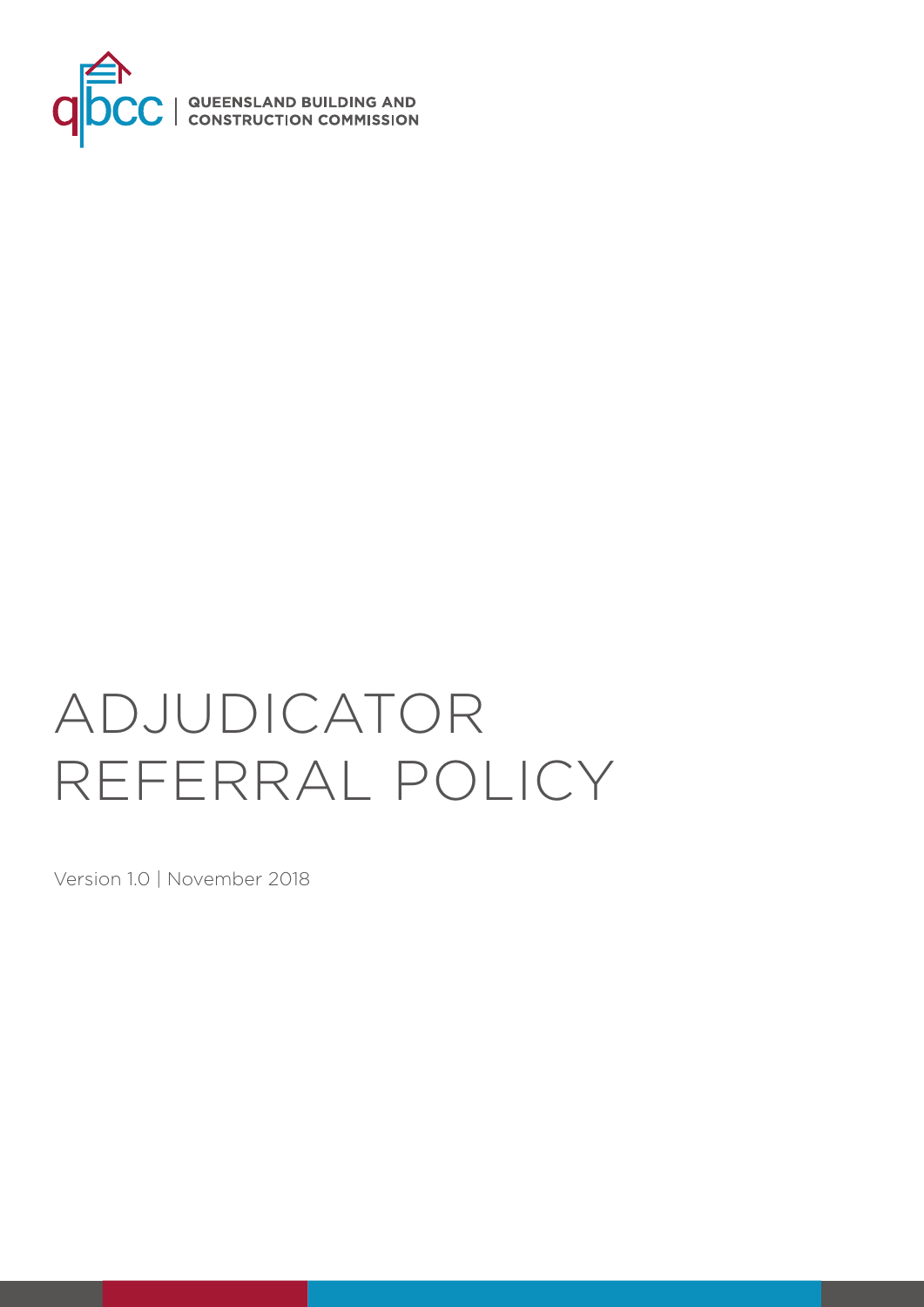#### INTRODUCTION

Section 154 of the *Building Industry Fairness (Security of Payment) Act 2017* (BIF Act) provides that the functions of the Adjudication Registrar (the Registrar) include referring adjudication applications to adjudicators.

Section 201 of the BIF Act allows for the procedure for processing adjudication applications by the Registrar to be prescribed.

Section 155 BIF Act provides that the Registrar may make a policy about the administration of Chapters 3 and 5 of the BIF Act. Chapter 3 of the BIF Act contains the provisions about the referral of applications to adjudicators.

The Registrar makes this Adjudicator Referral Policy (the Policy) pursuant to section 155 of the BIF Act.

This Policy sets the matters that the Registrar will have regard to when referring adjudication applications to adjudicators.

Section 79 of the BIF Act requires the Registrar to refer an adjudication application to an eligible adjudicator within 4 business days after receiving the application.

#### PURPOSE

The purpose of this Policy is to provide guidance on matters which will be considered by the Registrar in referring adjudication applications to adjudicators to ensure transparency and consistency.

#### 1. THE APPLICATION REFERRAL PROCESS

Upon receipt of an adjudication application, the Registrar will assess the application to identify key matters which will be relevant to whether a Grade 1 Adjudicator or Grade 2 Adjudicator will be best suited to decide the application.

The key matters which will be considered by the Registrar include:

- The claimed amount;
- The complexity of the material issues in dispute; and
- Any specific skills, expertise or qualifications best suited to determine the dispute.

When there is more than one adjudicator assessed by the Registrar as being suitable for referral of an adjudication application, the Registrar may give consideration to the last occasion the adjudicators were referred an application, in order to fairly distribute the referral of applications, although the Registrar is not required to refer equal numbers of applications to adjudicators.

For newly registered adjudicators, the Registrar may give priority to those adjudicators receiving the next available adjudications to be referred in the fixed fee category to provide immediate experience and develop skills.

When considering referral of complex claim applications to a Grade 2 Adjudicator, consideration may be given to the last opportunity the Grade 2 Adjudicator has had to decide a complex matter, although the Registrar is not required to refer equal numbers of complex matters to Adjudicators.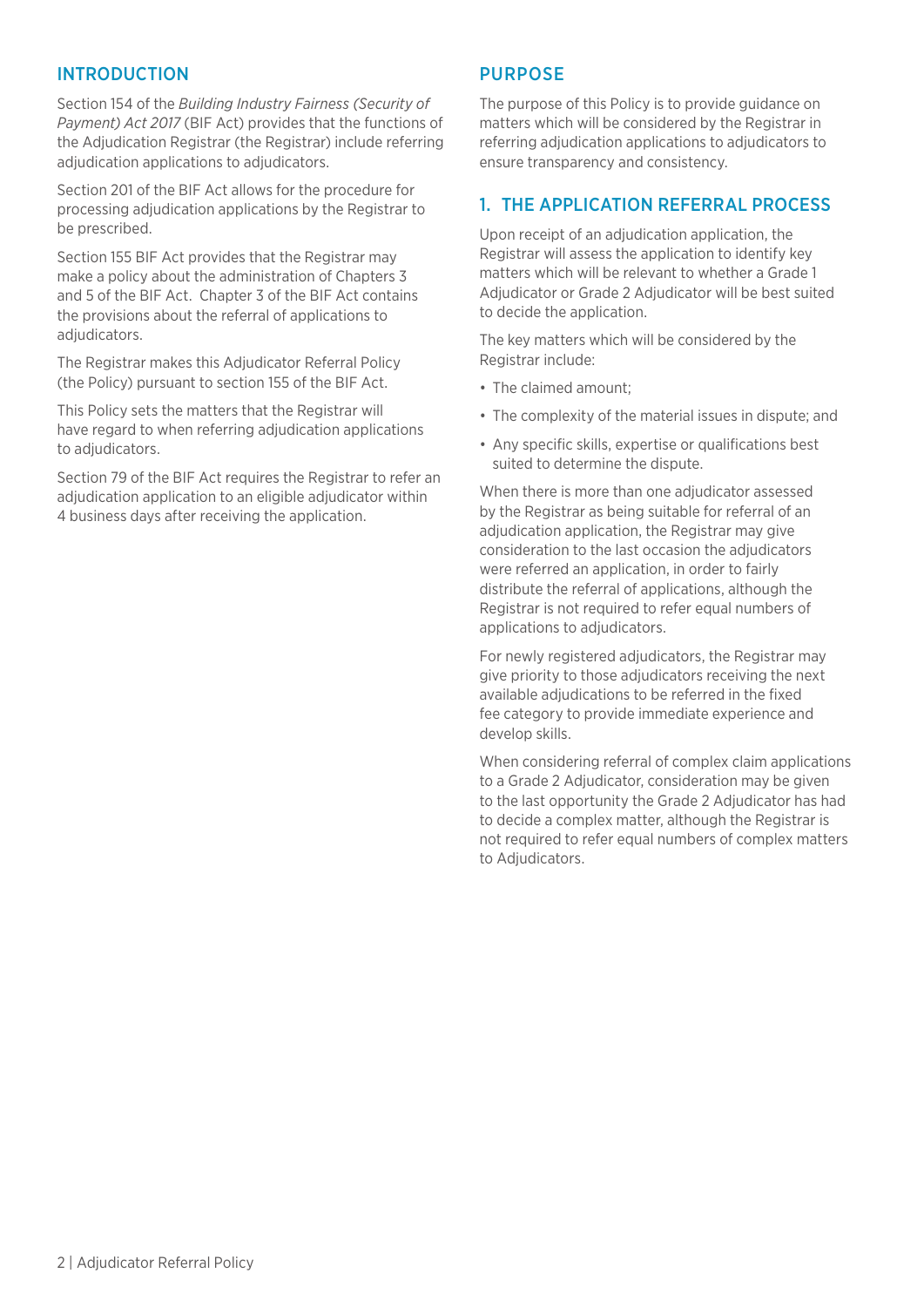## 2. CLAIMED AMOUNT

In assessing an adjudication application, the Registrar will first identify the claim amount (including GST).

Once the claimed amount is identified, it will generally be used as the initial criteria for identifying what grade of adjudicator may be best suited to decide the adjudication as follows:

| <b>Adjudicator Grade</b> | <b>Claim Amount</b><br>(including GST) |
|--------------------------|----------------------------------------|
| Grade 1 Adjudicator      | Less than \$150,000                    |
| Grade 2 Adjudicator      | \$150,000 or more                      |

Under section 16 of the BIF Regulation, a Grade 1 adjudicator who has decided less than 3 adjudication applications will only be referred adjudication applications relating to payment claims of \$25,000 or less.

#### 3. COMPLEXITY OF THE MATERIAL ISSUES IN DISPUTE

In assessing an adjudication application, the Registrar will also identify the material issues in dispute for the purpose of determining the appropriate grade of adjudicator to decide the application. It is expected that these issues will include:

- Disputes directly related to the construction or the supply of goods and services (e.g. variations, latent conditions, delay claims or valuation of works); and
- Disputes involving areas of legal or other complexity (e.g. jurisdictional arguments or contractual interpretation, such as a right to set off).

If an assessment of the application identifies that there are no areas of complexity, then the Registrar may refer the application to a Grade 1 Adjudicator, subject to the claimed amount and experience requirements prescribed by regulation.

If an assessment of the application identifies that the issues in dispute are complex, then the matter must be referred to a Grade 2 Adjudicator regardless of the value of the payment claim.

## 4. SPECIFIC SKILLS, EXPERTISE OR QUALIFICATIONS

The Registrar will also consider whether any specific skill, expertise or qualification may be required to assist in deciding a particular adjudication application. This may be where an application includes, for example, complex legal questions or requires high level technical knowledge.

#### 5. OTHER RELEVANT CONSIDERATIONS

The Registrar may have regard to referring adjudication applications involving the same parties to a previous or concurrent adjudication to the same adjudicator.

## 6. REFERRAL OF ADJUDICATION APPLICATIONS

An adjudicator is to accept or reject an adjudication application as soon as practicable but within four business days (unless the adjudicator has a reasonable excuse) as required under section 81 of the BIF Act.

To assist the adjudicator, the Registrar will provide an adjudicator with an *Adjudication Application Referral Kit*. An adjudicator may choose to use the forms provided in the *Adjudication Application Referral Kit.* Use of the forms is one way to satisfy the requirement for the adjudicator to provide written notice to the claimant, respondent and registrar under section 81 of the BIF Act.

On acceptance of an adjudication application, an adjudicator is to advise the Registrar in writing of:

- Any agent contact details (if applicable); and
- The format of the adjudication application (e.g. electronic or physical copy). For adjudication applications lodged online, a physical copy will only be made available if in excess of 200 pages.

# ADJUDICATOR AVAILABILITY

An adjudicator may notify the Registrar in writing, as soon as practicable after becoming aware they will be unavailable to receive adjudication applications.

If an adjudicator is unavailable until further notice, then the adjudicator may notify the Registrar in writing including, when the adjudicator may be available to be referred adjudication applications in the future.

Once notified, the Registrar will not refer an adjudication application to the adjudicator until the Registrar receives written notification that the adjudicator is again available to receive adjudication applications.

## **ENQUIRIES**

Enquiries regarding the Adjudication Referral Policy are to be directed to the adjudication registry [registry@qbcc.qld.gov.au.](mailto:adjudication.registry@qbcc.qld.gov.au)